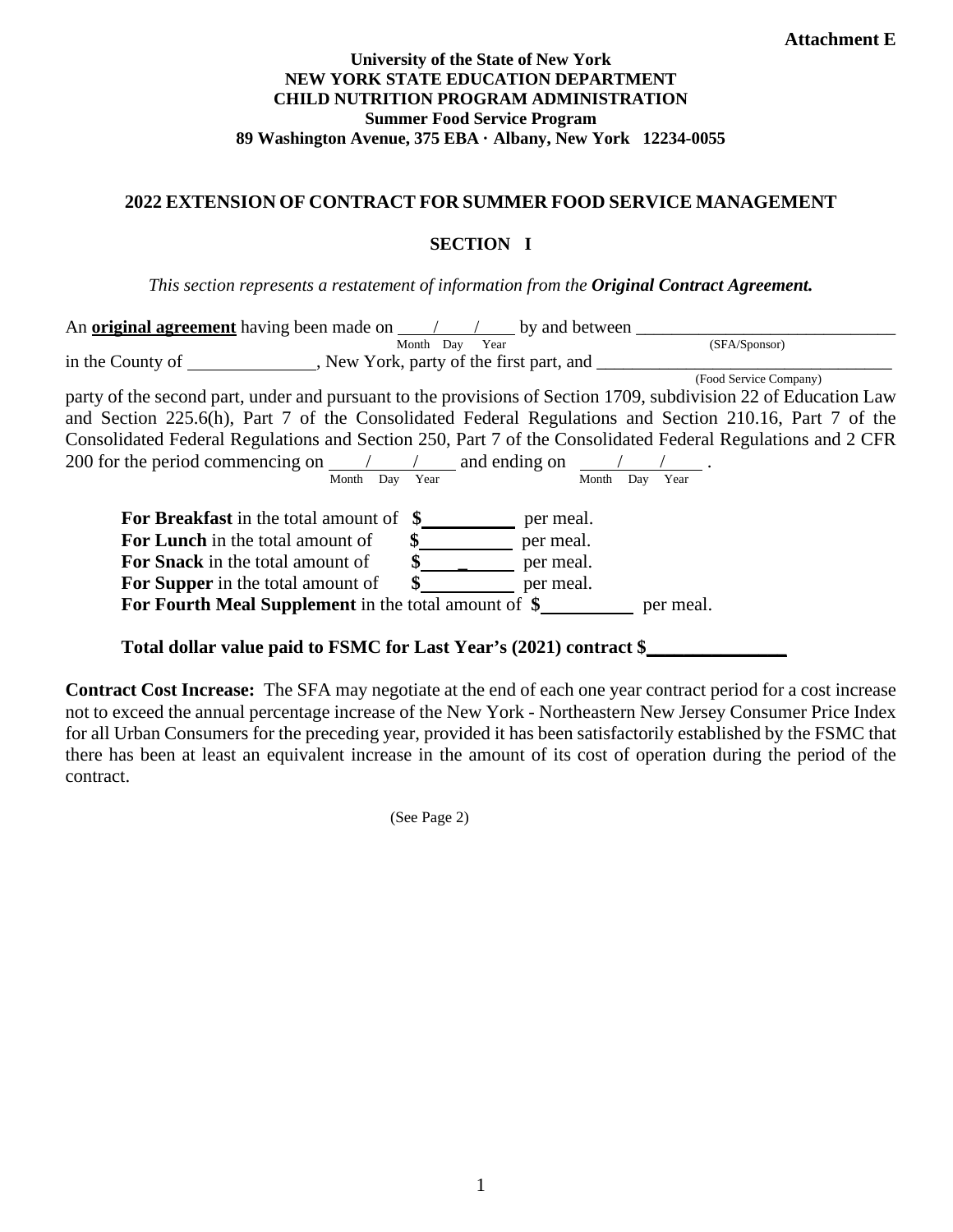## **SECTION II**

*This section should be completed by the Sponsor/School Food Authority entering into a contract extension and refers to the 2022 SFSP.* 

Following to the provision of Section 305, subdivision 14 of Education Law and Section 114.2 of the Regulations of the Commissioner of Education and Section 225.6(h), Part 7 of the Consolidated Federal Regulations and Section 210.16, Part 7 of the Consolidated Federal Regulations, the parties hereto mutually agree to extend the agreement for a period of commencing on  $\frac{\pi}{\pi}$  and ending on  $\frac{\pi}{\pi}$  / with the first day of food service being / / . Month Day Year Month Day Year Month Day Year

| The extension has been determined as follows:<br>(1) All of the items of said agreement shall remain in full force and effect.<br>(Dav)<br>Party of the First Part - SFA/<br><b>Sponsor's Authorized Representative</b><br>Title | (Month)                                                    | (Year)<br><b>SED APPROVED:</b> |           | IN WITNESS WHEREOF, the parties hereto have executed this extension of agreement this date:<br>Party of the Second Part<br><b>FSMC Authorized Signatory</b><br>Title                                         |  |  |
|----------------------------------------------------------------------------------------------------------------------------------------------------------------------------------------------------------------------------------|------------------------------------------------------------|--------------------------------|-----------|--------------------------------------------------------------------------------------------------------------------------------------------------------------------------------------------------------------|--|--|
|                                                                                                                                                                                                                                  |                                                            |                                |           |                                                                                                                                                                                                              |  |  |
|                                                                                                                                                                                                                                  |                                                            |                                |           |                                                                                                                                                                                                              |  |  |
|                                                                                                                                                                                                                                  |                                                            |                                |           |                                                                                                                                                                                                              |  |  |
|                                                                                                                                                                                                                                  |                                                            |                                |           |                                                                                                                                                                                                              |  |  |
|                                                                                                                                                                                                                                  |                                                            |                                |           |                                                                                                                                                                                                              |  |  |
|                                                                                                                                                                                                                                  |                                                            |                                |           |                                                                                                                                                                                                              |  |  |
|                                                                                                                                                                                                                                  |                                                            |                                |           |                                                                                                                                                                                                              |  |  |
|                                                                                                                                                                                                                                  |                                                            |                                |           |                                                                                                                                                                                                              |  |  |
|                                                                                                                                                                                                                                  |                                                            |                                |           | must be rebid in accordance with Section 225.15 (m), Part 7 of the Consolidated Federal Regulations<br>if contract extension will equal or exceed two-hundred fifty thousand dollars (\$250,000.00) in 2022. |  |  |
|                                                                                                                                                                                                                                  |                                                            |                                |           | Original contracts having a value of less than two-hundred fifty thousand dollars (\$250,000.00)                                                                                                             |  |  |
|                                                                                                                                                                                                                                  | Total projected dollar value of 2022 contract extension \$ |                                |           |                                                                                                                                                                                                              |  |  |
| For Fourth Meal Supplement                                                                                                                                                                                                       |                                                            |                                |           |                                                                                                                                                                                                              |  |  |
| <b>For Supper</b>                                                                                                                                                                                                                |                                                            |                                |           |                                                                                                                                                                                                              |  |  |
| <b>For Snack</b>                                                                                                                                                                                                                 |                                                            |                                |           |                                                                                                                                                                                                              |  |  |
| <b>For Lunch</b>                                                                                                                                                                                                                 | $\mathcal{L} = \mathcal{L} \times \mathcal{L}$             |                                |           |                                                                                                                                                                                                              |  |  |
| Number of projected meals are:                                                                                                                                                                                                   |                                                            |                                |           |                                                                                                                                                                                                              |  |  |
|                                                                                                                                                                                                                                  |                                                            |                                |           |                                                                                                                                                                                                              |  |  |
| For Supper in the total amount of<br>For Fourth Meal Supplement in the total amount of \$                                                                                                                                        |                                                            | \$                             | per meal. | per meal.                                                                                                                                                                                                    |  |  |
|                                                                                                                                                                                                                                  |                                                            |                                | per meal. |                                                                                                                                                                                                              |  |  |
|                                                                                                                                                                                                                                  |                                                            |                                | per meal. |                                                                                                                                                                                                              |  |  |
| For Lunch in the total amount of<br>For Snack in the total amount of                                                                                                                                                             |                                                            |                                |           |                                                                                                                                                                                                              |  |  |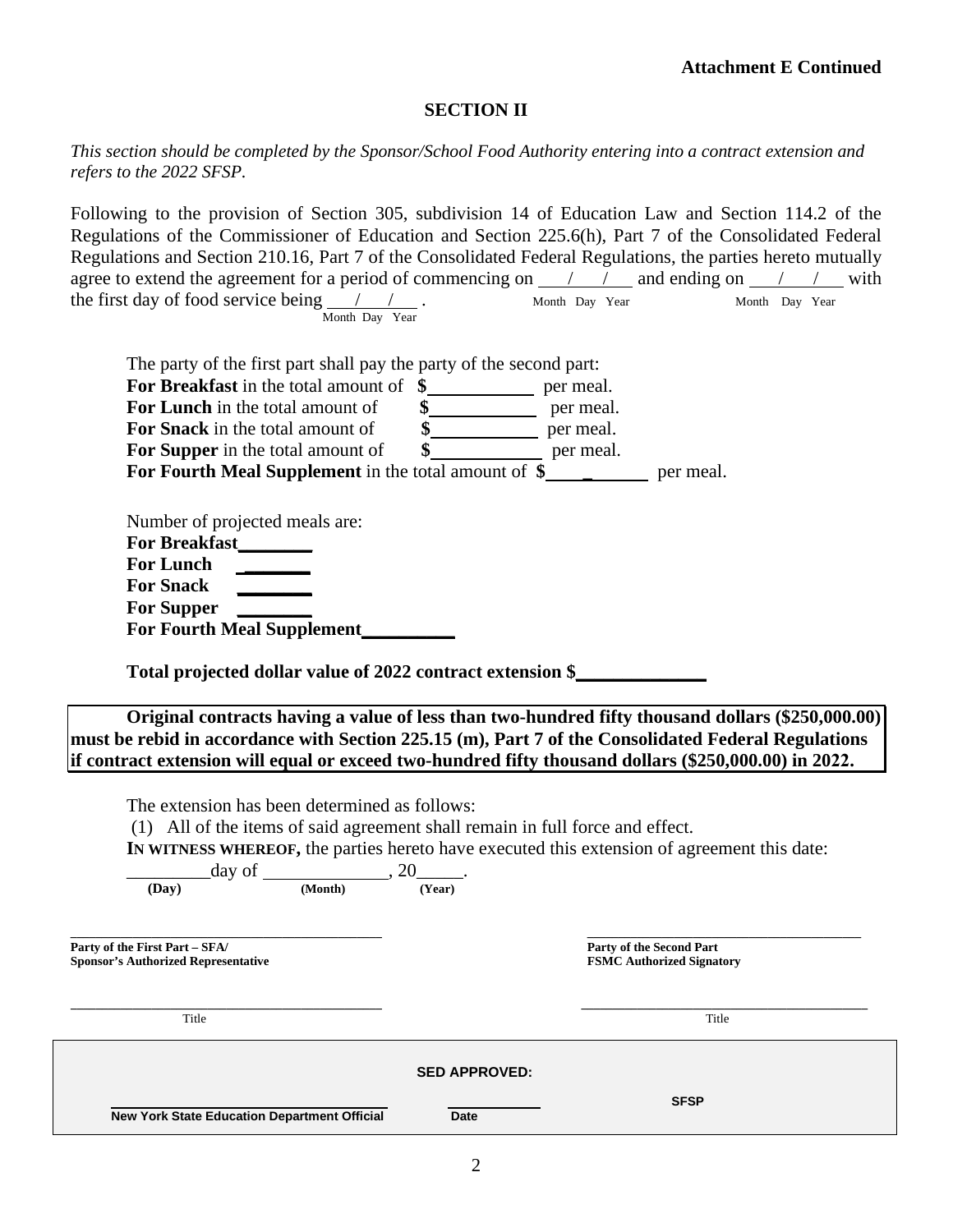#### **INSTRUCTIONS FOR CERTIFICATION REGARDING DEBARMENT**

#### *Required for FSMCs not listed on the Management Company Listing*

- 1. By signing and submitting this form, the prospective lower tier participant is providing the certification set out on the reverse side in accordance with these instructions.
- 2. The certification in this clause is a material representation of fact upon which reliance was placed when this transaction was entered into. If it is later determined that the prospective lower tier participant knowingly rendered an erroneous certification, in addition to other remedies available to the Federal Government, the department or agency with which this transaction originated may pursue available remedies, including suspension and/or debarment.
- 3. The prospective lower tier participant shall provide immediate written notice to the person in which this proposal is submitted if at any time the prospective lower tier participant learns that its certification was erroneous when submitted or has become erroneous by reason of changed circumstances.
- 4. The terms "covered transaction," "debarred," "suspended," "ineligible," "lower tier covered transaction," "participant," "person," "primary covered transaction," "principal," "proposal," and "voluntarily excluded," as used in this clause, have the meanings set out in the Definitions and Coverage sections of rules implementing Executive Order 12549. You may contact the person to which this proposal is submitted for assistance in obtaining a copy of those regulations.
- 5. The prospective lower tier participant agrees by submitting this form that, should the proposed covered transaction be entered into, it shall not knowingly enter into any lower tier covered transaction with a person who is debarred, suspended, declared ineligible, or voluntarily excluded from participation in this covered transaction, unless authorized by the department or agency with which this transaction originated.
- 6. The prospective lower tier participant further agrees by submitting this form that it will include this clause titled "Certification Regarding Debarment, Suspension, Ineligibility and Voluntary Exclusion – Lower Tier Covered Transactions," without modification, in all lower tier covered transactions and in all solicitations for lower tier covered transactions.
- 7. A participant in a covered transaction may rely upon a certification of a prospective participant in a lower tier covered transaction that it is not debarred, suspended, ineligible, or voluntarily excluded from the covered transaction, unless it knows that the certification is erroneous. A participant may decide the method and frequency by which it determines the eligibility of its principals. Each participant may, but is not required to, check the Nonprocurement List.
- 8. Nothing contained in the foregoing shall be construed to required establishment of a system of records in order to render in good faith the certification required by this clause. The knowledge and information of a participant is not required to exceed that which is normally possessed by a prudent person in the ordinary course of business dealings.
- 9. Except for transactions authorized under paragraph 5 of these instructions, if a participant in a covered transaction knowingly enters into a lower tier covered transaction with a person who is suspended, debarred, ineligible, or voluntarily excluded from participation in this transaction, in addition to other remedies available in the Federal Government, the department or agency with which this transaction originated may pursue available remedies, including suspension and/or debarment.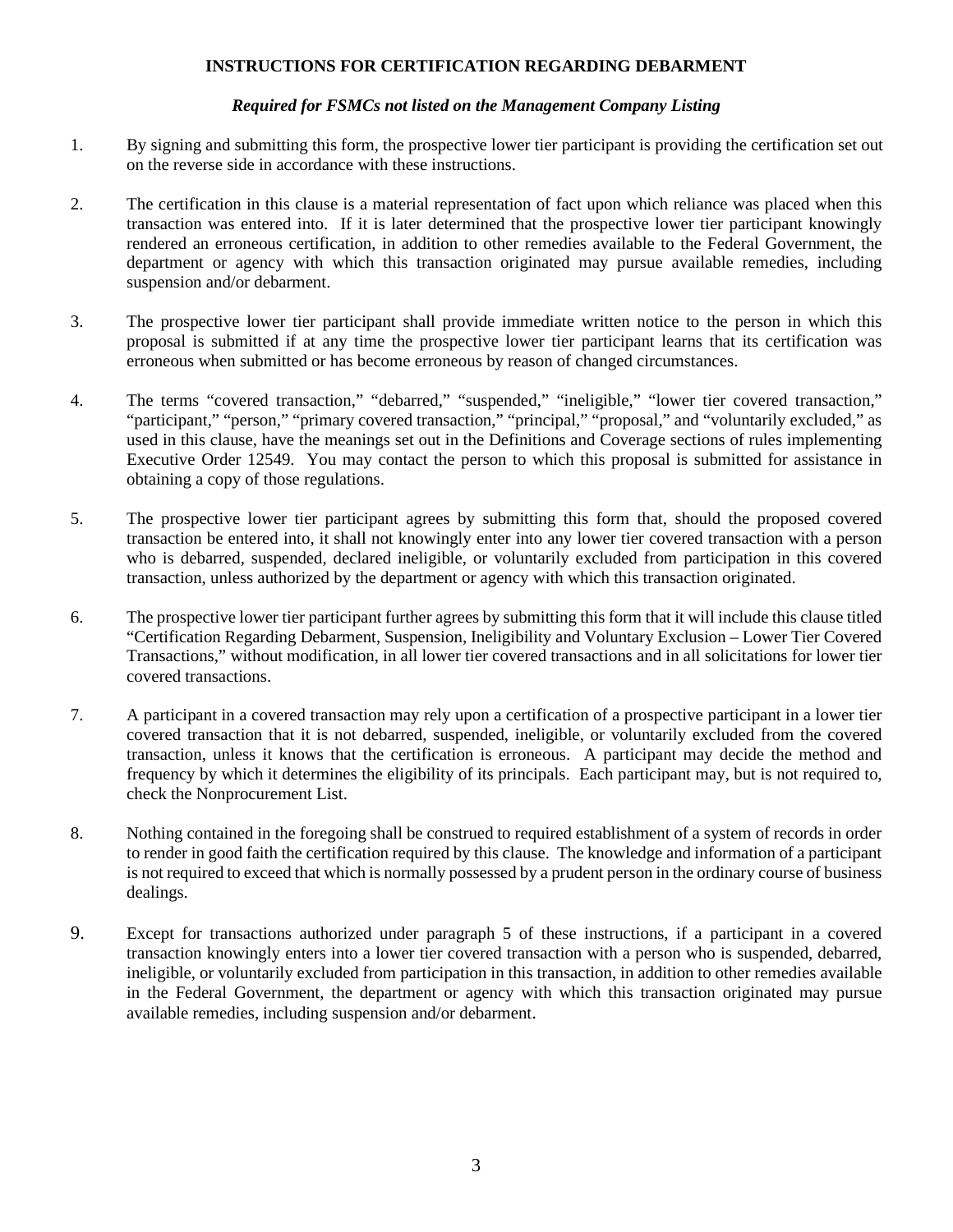#### **U. S. DEPARTMENT OF AGRICULTURE**

### **Certification Regarding Debarment, Suspension, Ineligibility and Voluntary Exclusion – Lower Tier Covered Transactions**

THIS certification is required by the regulations implementing Executive Order 12549, Debarment and Suspension, 7 CFR Part 3017, Section 3017.510, Participants' responsibilities. The regulations were published as Part IV of the January 30, 1989, Federal Register (pages 4722-4733). Copies of the regulations may be obtained by contacting the Department of Agriculture agency with which this transaction originated.

(BEFORE COMPLETING CERTIFICATION, READ INSTRUCTIONS)

- (1) This prospective lower tier participant certifies, by submission of this proposal, that neither it nor its principals is presently debarred, suspended, proposed for debarment, declared ineligible, or voluntarily excluded from participation in this transaction by any Federal department or agency.
- (2) Where the prospective lower tier participant is unable to certify to any of the statements in this certification, such prospective participant shall attach as explanation to this proposal.

Organization Name PR/Award Number or Project Name

Name(s) and Title(s) of Authorized Representative(s)

Signature(s) Date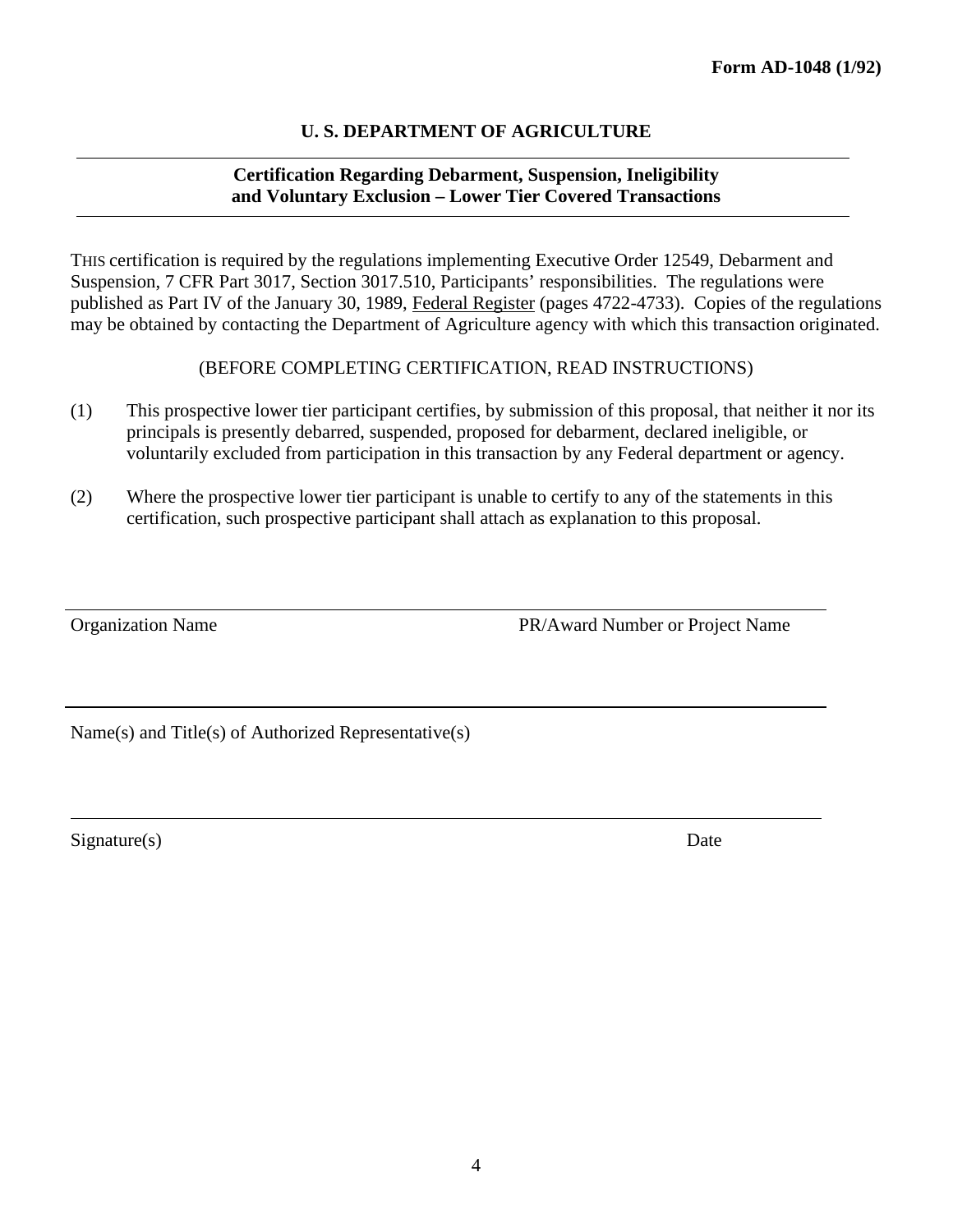## **INSTRUCTIONS FOR COMPLETION OF SF-LLL, DISCLOSURE OF LOBBYING ACTIVITIES**

Debarment and Suspension (Executive Orders 12549 and 12689)—A contract award (see 2 CFR 180.220) must not be made to parties listed on the governmentwide exclusions in the System for Award Management (SAM), in accordance with the OMB guidelines at 2 CFR 180 that implement Executive Orders 12549 (3 CFR part 1986 Comp., p. 189) and 12689 (3 CFR part 1989 Comp., p. 235), "Debarment and Suspension." SAM Exclusions contains the names of parties debarred, suspended, or otherwise excluded by agencies, as well as parties declared ineligible under statutory or regulatory authority other than Executive Order 12549.

This disclosure form shall be completed by the reporting entity, whether Subawardee or prime Federal recipient, at the initiation or receipt of a covered Federal action, or a material change to a previous filing, pursuant to title 31 U.S.C. section 1352. The filing of a form is required for each payment or agreement to make payment to any lobbying entity for influencing or attempting to influence an officer or employee of any agency, a Member of Congress, an officer or employee of Congress, or an employee of a Member of Congress in connection with a covered Federal action. Complete all items that apply for both the initial filing and material change report. Refer to the implementing guidance published by the Office of Management and Budget for additional information.

- 1. Identify the type of covered Federal action for which lobbying activity is and/or has been secured to influence the outcome of a covered Federal action.
- 2. Identify the status of the covered Federal action.
- 3. Identify the appropriate classification of this report. If this is a follow-up report caused by a material change to the information previously reported, enter the year and quarter in which the change occurred. Enter the date of the last previously submitted report by this reporting entity for this covered Federal action.
- 4. Enter the full name, address, city, state and zip code of the reporting entity. Include Congressional District, if known. Check the appropriate classification of the reporting entity that designates if it is, or expects to be, a prime or subaward recipient. Identify the tier of the subawardee, e.g., the first subawardee of the prime is the  $1<sup>st</sup>$  tier. Subawards include but are not limited to subcontracts, subgrants and contract awards under grants.
- 5. If the organization filing the report in item 4 checks "Subawardee", then enter the full name, address, city, state and zip code of the prime Federal recipient. Include Congressional District, if known.
- 6. Enter the name of the Federal agency making the award or loan commitment. Include at least one organizational level below agency name, if known. For example, Department of Transportation, United States Coast Guard.
- 7. Enter the Federal program name or description for the covered Federal action (item 1). If known, enter the full Catalog of Federal Domestic Assistance (CFDA) number for grants, cooperative agreements, loans, and loan commitments.
- 8. Enter the most appropriate Federal identifying number available for the Federal action identified in item 1 (e.g., Request for Proposal (RFP) number, Invitation for Bid (IFB) number; grant announcement number; the contract, grant, or loan award number; the application/proposal control number assigned by the Federal agency). Include prefixes, e.g., "RFP-DE-90-001."
- 9. For a covered Federal action where there has been an award or loan commitment by the Federal agency, enter the Federal amount of the award/loan commitment for the prime entity identified in item 4 or 5.
- 10. (a) Enter the full name, address, city, state and zip code of the lobbying entity engaged by the reporting entity identified in item 4 to influence the covered Federal action.
	- (b) Enter the full names of the individual(s) performing services, and include full address if different from
	- 11. Enter the amount of compensation paid or reasonably expected to be paid by the reporting entity (item 4) to the lobbying entity (item 10). Indicate whether the payment has been made (actual) or will be made (planned). Check all boxes that apply. If this is a material change report, enter the cumulative amount of payment made or planned to be made.
	- 12. Check the appropriate box(es). Check all boxes that apply. If payment is made through an in-kind contribution, specify the nature and value of the in-kind payment.
	- 13. Check the appropriate box(es). Check all boxes that apply. If other, specify nature.
	- 14. Provide a specific and detailed description of the services that the lobbyist has performed, or will be expected to perform and the date(s) of any services rendered. Include all preparatory and related activity, not just time spent in actual contact with Federal officials. Identify the Federal official(s) or employee(s) contacted or the officer(s), employee(s), or Member(s) of Congress that were contacted.
	- 15. The certifying official shall sign and date the form, print his/her name, title, and telephone number.

Public reporting burden for this collection of information is estimated to average 30 minutes per response, including time for reviewing instructions, searching existing data sources, gathering and maintaining the data needed, and completing and reviewing the collection of information. Send comments regarding the burden estimate or any other aspect of this collection of information, including suggestions for reducing this burden, to the Office of Management and Budget, Paperwork Reduction Project (0348-0046), Washington, D.C. 20503.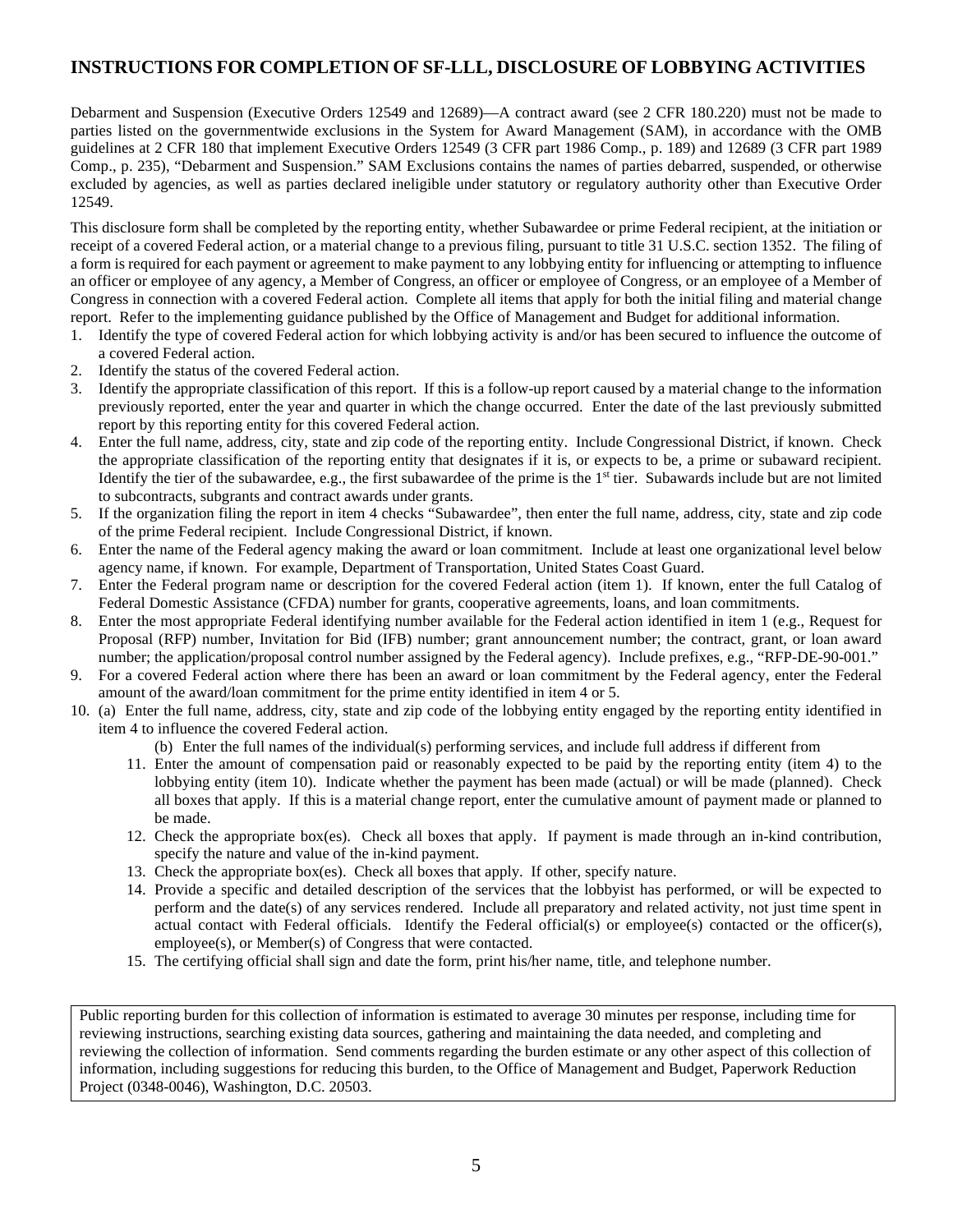# **CERTIFICATION REGARDING LOBBYING**

Applicable to Grants, Subgrants, Cooperative Agreements, and Contracts Exceeding \$100,000 in Federal **Funds** 

Submission of this certification is a prerequisite for making or entering into this transaction and is imposed by section 1352, Title 31, U.S. Code. This certification is a material representation of fact upon which reliance was placed when this transaction was made or entered into. Any person who fails to file the required certification shall be subject to a civil penalty of not less than \$10,000 and not more than \$100,000 for each such failure.

The undersigned certifies, to the best of his or her knowledge and belief, that:

- (1) No Federal appropriated funds have been paid or will be paid by or on behalf of the undersigned, to any person for influencing or attempting to influence an officer or employee of any agency, a Member of Congress, an officer or employee of Congress, or an employee of a Member of Congress in connection with the awarding of a Federal contract, the making of a Federal grant, the making of a Federal loan, the entering into a cooperative agreement, and the extension, continuation, renewal, amendment, or modification of a Federal contract, grant, loan, or cooperative agreement.
- (2) If any funds other than Federal appropriated funds have been paid or will be paid to any person for influencing or attempting to influence an officer or employee of any agency, a Member of Congress, in connection with this Federal grant or cooperative agreement, the undersigned shall complete and submit Standard Form-LLL, "Disclosure Form to Report Lobbying", in accordance with it instructions.
- (3) The undersigned shall require that the language of this certification be included in the award documents for all covered subawards exceeding \$100,000 in Federal funds at all appropriate tiers and that all subrecipients shall certify and disclose accordingly.

Name/Address of Organization

\_\_\_\_\_\_\_\_\_\_\_\_\_\_\_\_\_\_\_\_\_\_\_\_\_\_\_\_\_\_ Name/Title of Submitting Official

\_\_\_\_\_\_\_\_\_\_\_\_\_\_\_\_\_\_\_\_\_\_\_\_\_\_\_\_\_

\_\_\_\_\_\_\_\_\_\_\_\_\_\_\_\_\_\_\_\_\_\_\_\_\_\_\_\_\_\_

\_\_\_\_\_\_\_\_\_\_\_\_\_\_\_\_\_\_\_\_\_\_\_\_\_\_\_\_\_\_ \_\_\_\_\_\_\_\_\_\_\_\_\_\_\_\_\_\_\_\_\_\_\_\_\_\_\_\_\_ Signature Date